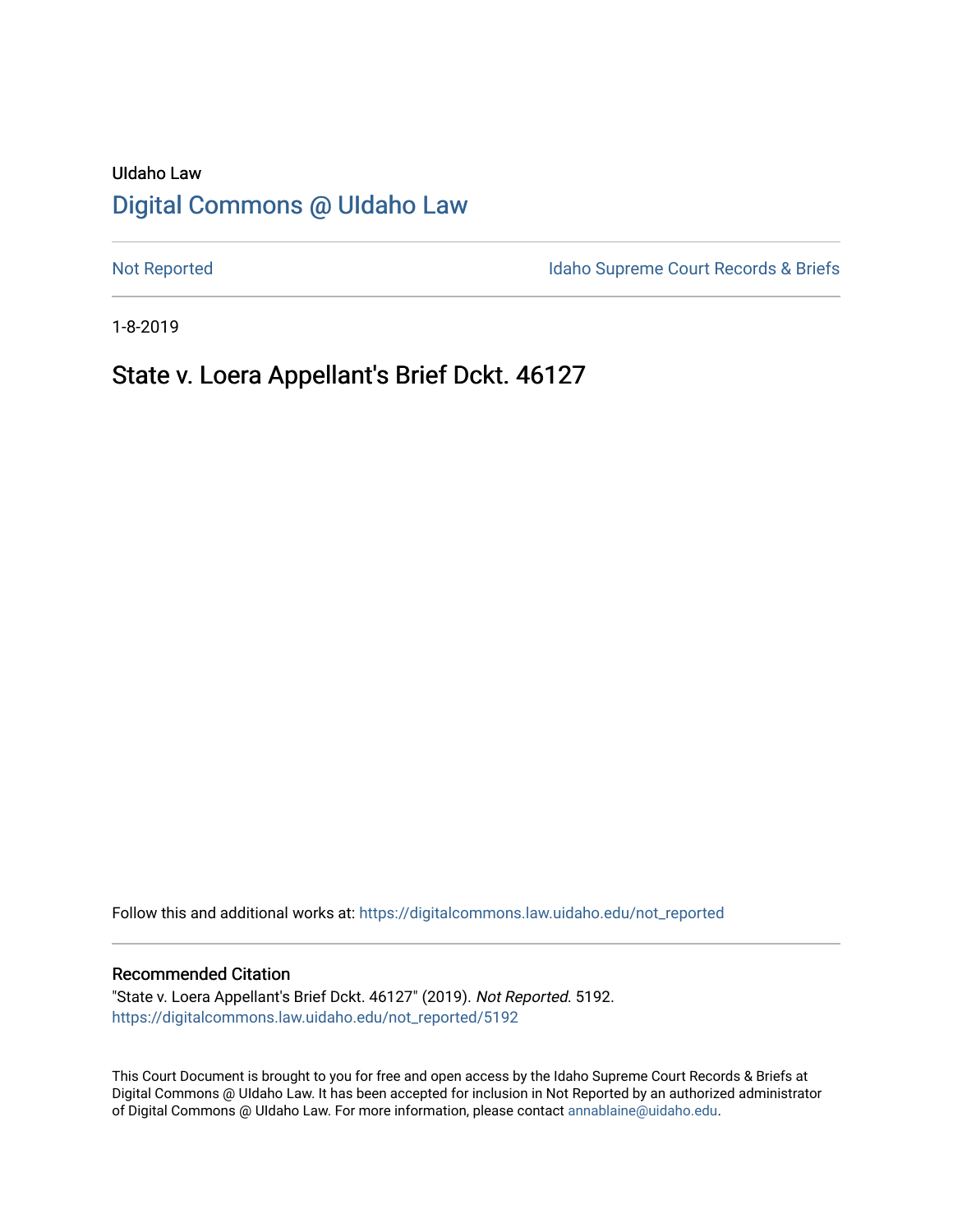Electronically Filed 1/8/2019 1:50 PM Idaho Supreme Court Karel Lehrman, Clerk of the Court By: Brad Thies, Deputy Clerk

ERIC D. FREDERICKSEN State Appellate Public Defender I.S.B. #6555

MAYA P. WALDRON Deputy State Appellate Public Defender I.S.B. #9582 322 E. Front Street, Suite 570 Boise, Idaho 83702 Phone: (208) 334-2712 Fax: (208) 334-2985 E-mail: documents@sapd.state.id.us

## IN THE SUPREME COURT OF THE STATE OF IDAHO

| STATE OF IDAHO,            |                             |
|----------------------------|-----------------------------|
|                            | NO. 46127                   |
| Plaintiff-Respondent,      |                             |
|                            | ADA COUNTY NO. CR01-17-3795 |
| V.                         |                             |
|                            |                             |
| <b>JUSTIN JAMES LOERA,</b> | <b>APPELLANT'S BRIEF</b>    |
|                            |                             |
| Defendant-Appellant.       |                             |
|                            |                             |

## STATEMENT OF THE CASE

## Nature of the Case

After Justin James Loera pled guilty to operating a motor vehicle without the owner's consent, the district court sentenced him to a unified term of five years, with three years fixed, and retained jurisdiction. The district court later relinquished jurisdiction on the Idaho Department of Correction's recommendation. Mr. Loera appeals from his judgment of conviction and the order relinquishing jurisdiction, and argues that the district court abused its discretion by imposing an excessive sentence.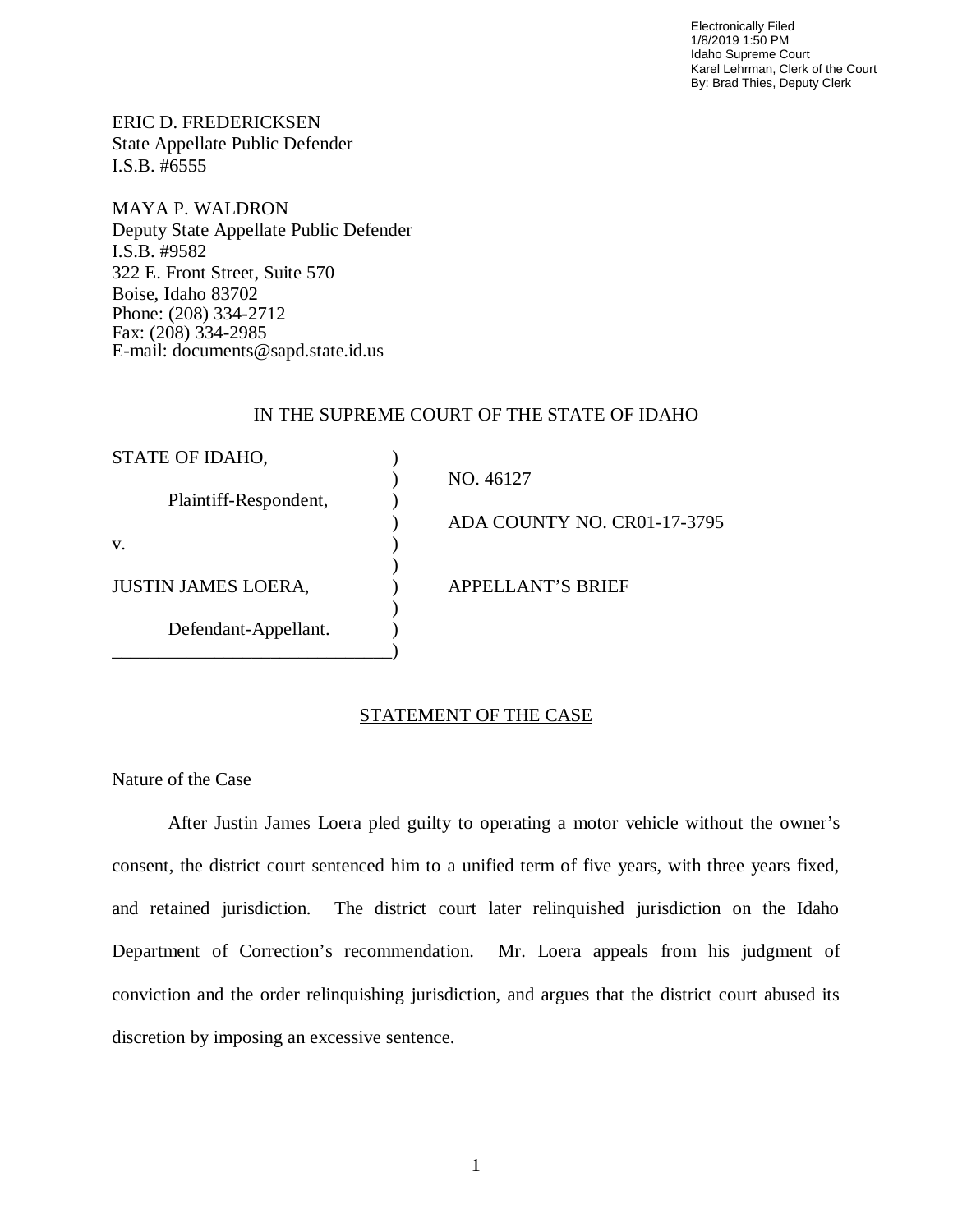#### Statement of Facts and Course of Proceedings

Mr. Loera took a car, which was left running with the keys in the ignition, because it was cold out and he was homeless at the time. (PSI, p.4.) He later pled guilty to operating a motor vehicle without the owner's consent. (R., pp.88–89; *see generally* 8/9/17 Tr.)

At sentencing, the prosecutor discussed Mr. Loera's criminal history, that he relapsed on heroin just after being released from prison and chose homelessness rather than a halfway house, and then committed this crime five weeks later. (10/4/17 Tr., p.8, L.12–p.10, L.16.) It then recommended that the court impose a unified term of five years, with three years fixed. (10/4/17 Tr., p.11, Ls.5–9.)

Defense counsel recommended a unified term of four years, with one year fixed, and a period of retained jurisdiction. (10/4/17 Tr., p.10, Ls.14–17.) Defense counsel pointed out that this was only Mr. Loera's second felony, but acknowledged that Mr. Loera certainly made some very poor choices during his incarceration and following his release. (10/4/17 Tr., p.11, L.19– p.12, L.2.) He also discussed the many calls Mr. Loera made to his mother from jail, which show that he hit rock bottom and that he is not the tough guy the State tried to make him out to be. (10/4/17 Tr., p.13, L.1–p.14, L.6.) Defense counsel worried, however, that the more time Mr. Loera spent in custody the more he would play that part, especially considering he was only twenty-seven. (10/4/17 Tr., p.14, L.7–p.15, L.15.) Because Mr. Loera was having his parole revoked in his other case, defense counsel suggested that a period of retained jurisdiction would get him the treatment he needs and put him in a more positive environment. (10/4/17 Tr., p.15, L.22–p.16, L.14.)

The court sentenced Mr. Loera to a unified term of five years, with three years fixed, and retained jurisdiction. (R., pp.93–95.) The court explained that Mr. Loera needed to learn to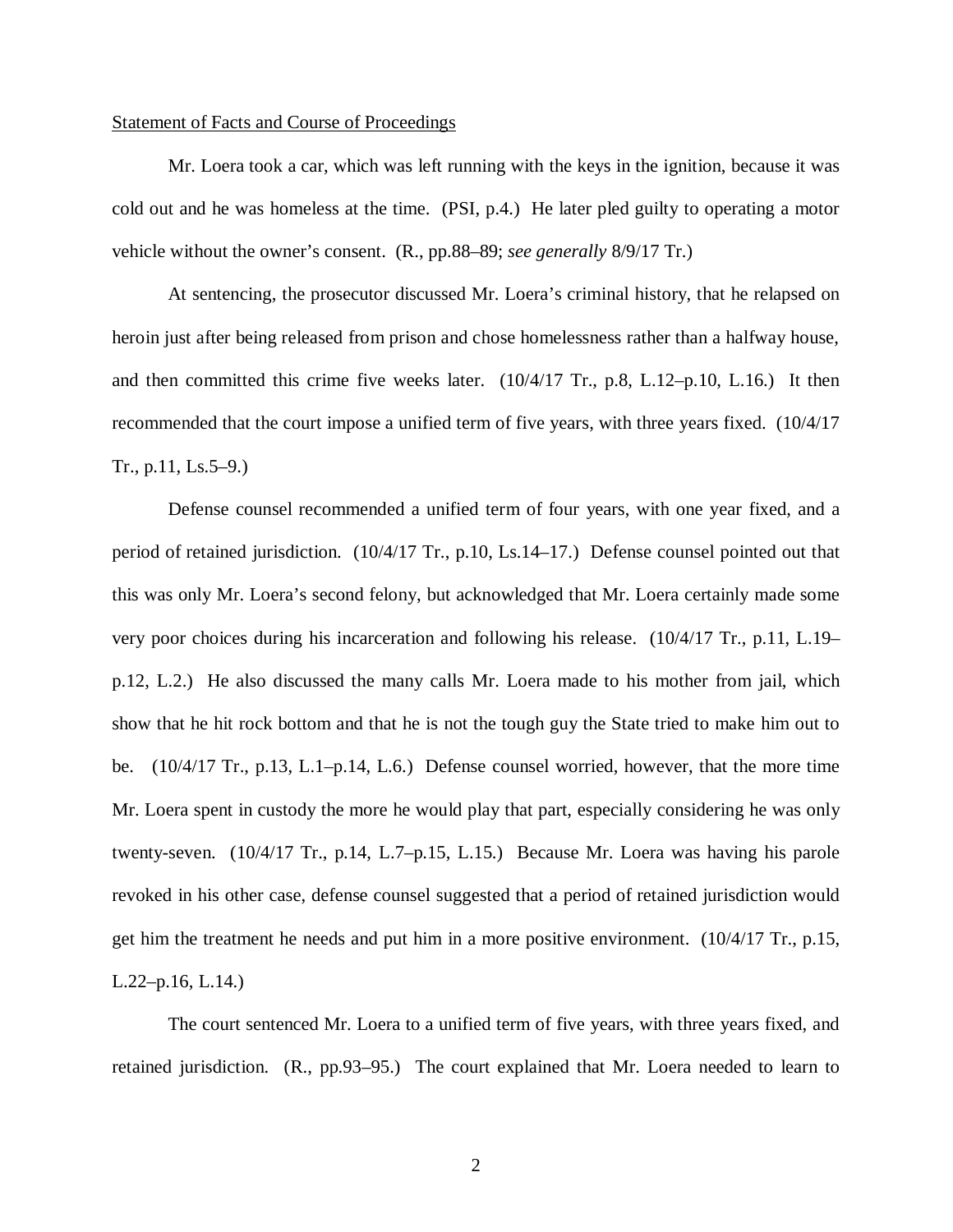make the right choices for himself, independently of what anyone else thought, and if he made the right choices during his rider he may be able to earn a chance at probation. (10/4/17 Tr., p.21, L.21–p.25, L.24.)

The IDOC later recommended that the court relinquish jurisdiction. It explained that Mr. Loera was not able to participate in a normal rider because he did not meet the criteria for placement in one of the rider facilities, and so he was housed in the Idaho State Correctional Center and "referred for programming." (PSI, p.1257.) It also noted that Mr. Loera received two disciplinary offense reports, one for tattooing or piercing and one for possessing drugs or alcohol in the facility. (PSI, p.1257.) The district court relinquished jurisdiction after a hearing, explaining that it did not have the ability to tell the IDOC where to house Mr. Loera and had no choice but to relinquish jurisdiction.  $(5/9/18 \text{ Tr.}, p.26, L.1-p.28, L.1; R., pp.103-04.)$ 

Mr. Loera timely appealed. (R., pp.107–08.)

#### ISSUE

Did the district court abuse its discretion when it sentenced Mr. Loera to five years, with three years fixed, for operating a motor vehicle without the owner's consent?

#### ARGUMENT

## The District Court Abused Its Discretion When It Sentenced Mr. Loera To Five Years, With Three Years Fixed, For Operating A Motor Vehicle Without The Owner's Consent

When a defendant challenges his sentence as excessively harsh, this Court will conduct an independent review of the record, taking into account "the nature of the offense, the character of the offender, and the protection of the public interest." *State v. Miller*, 151 Idaho 828, 834 (2011). The Court reviews the district court's sentencing decisions for an abuse of discretion, which occurs if the district court imposed a sentence that is unreasonable, and thus excessive,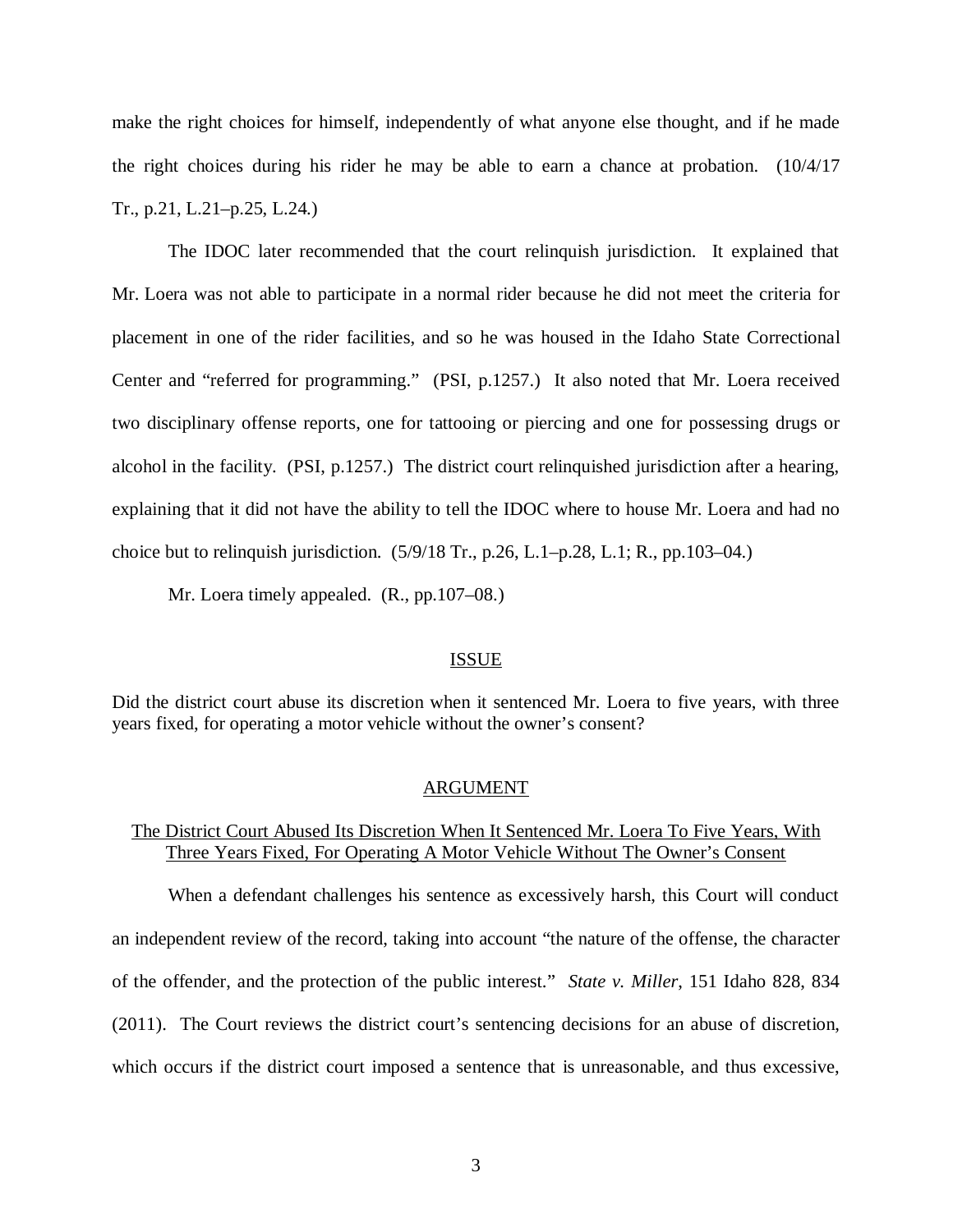"under any reasonable view of the facts." *State v. Strand*, 137 Idaho 457, 460 (2002); *State v. Toohill*, 103 Idaho 565, 568 (Ct. App. 1982). "A sentence is reasonable if it appears necessary to accomplish the primary objective of protecting society and to achieve any or all of the related goals of deterrence, rehabilitation, or retribution." *Miller*, 151 Idaho at 834.

Mr. Loera's sentence is excessive considering the mitigating evidence in this case, which include his background, the circumstances of this crime, and his goals going forward. First, Mr. Loera's background stands in mitigation. Although Mr. Loera remembers his childhood as a "great" one—he told the PSI investigator that he was raised in a positive house with goals and morals—it was also marked by the loss of his father to suicide when Mr. Loera was just five years old. (PSI, pp.7–8.) Mr. Loera would later learn that his father was an alcoholic with undiagnosed mental health problems. (PSI, p.402.) Mr. Loera has faced similar struggles with his mental health and substance abuse. He was diagnosed with bipolar disorder and ADHD as a child, and has taken a number of different medications over the years. (PSI, pp.10, 16.) He started drinking and using drugs as a teenager, and has struggled to maintain his sobriety ever since. (PSI, pp.11, 409.) His longest period of sobriety was between 2014 and 2016. (PSI, p.11.)

Second, the circumstances of this crime favor a lower sentence. Just a few weeks before, Mr. Loera had been paroled from prison on his first felony conviction. (PSI, pp.4, 7.) He made the poor decision not to check in to the halfway house where he was supposed to live, and relapsed on methamphetamine. (*Id.*) Cold and homeless, he took a car that was left running. (PSI, p.4.) In hindsight, Mr. Loera regrets his actions. (*Id.*) He also fully acknowledges that he put himself in the situation that led him to commit this crime. (*Id.*)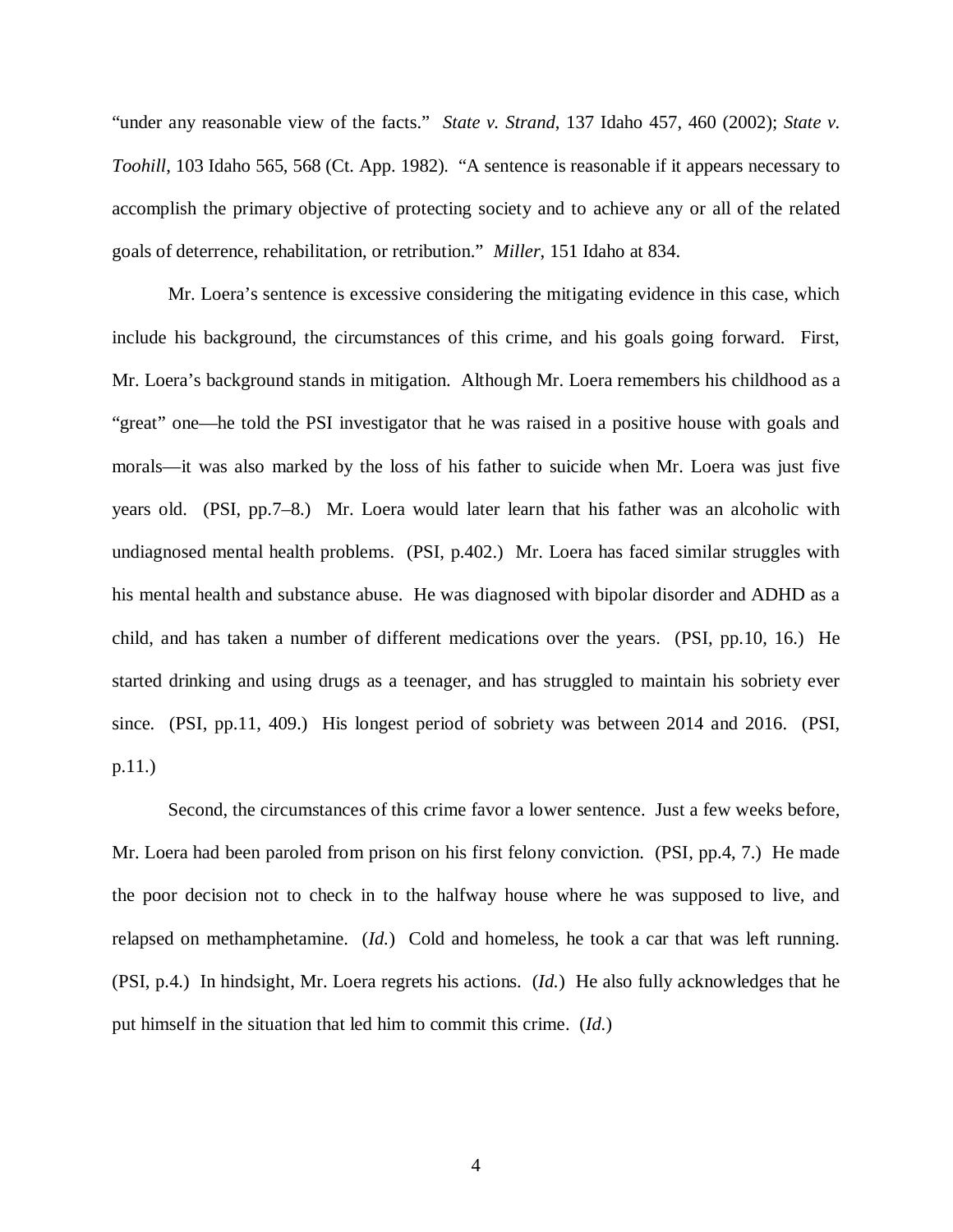Finally, Mr. Loera's plans for the future stand in mitigation. The most important things in his life going forward are "family, recovery, health, life, and to be a good father." (PSI, p.12.) His main goal is not to spend his life in prison. (*Id.*) To that end, Mr. Loera is willing to participate in treatment, but acknowledges that he has a hard time asking for help and thus he lacks confidence in his ability to stay sober. (PSI, p.11.) Fortunately, he has the support of his mother, with whom he is very close. (PSI, p.8.)

Considering these mitigating factors, Mr. Loera's sentence of five years, with three years fixed, for operating a vehicle without the owner's consent was not necessary to the protection of society, or to the related goals of deterrence, rehabilitation, and retribution. The district court abused its discretion by imposing an excessive sentence.

## **CONCLUSION**

Mr. Loera respectfully requests that this Court reduce his sentence as it deems appropriate.

DATED this 8<sup>th</sup> day of January, 2019.

/s/ Maya P. Waldron MAYA P. WALDRON Deputy State Appellate Public Defender